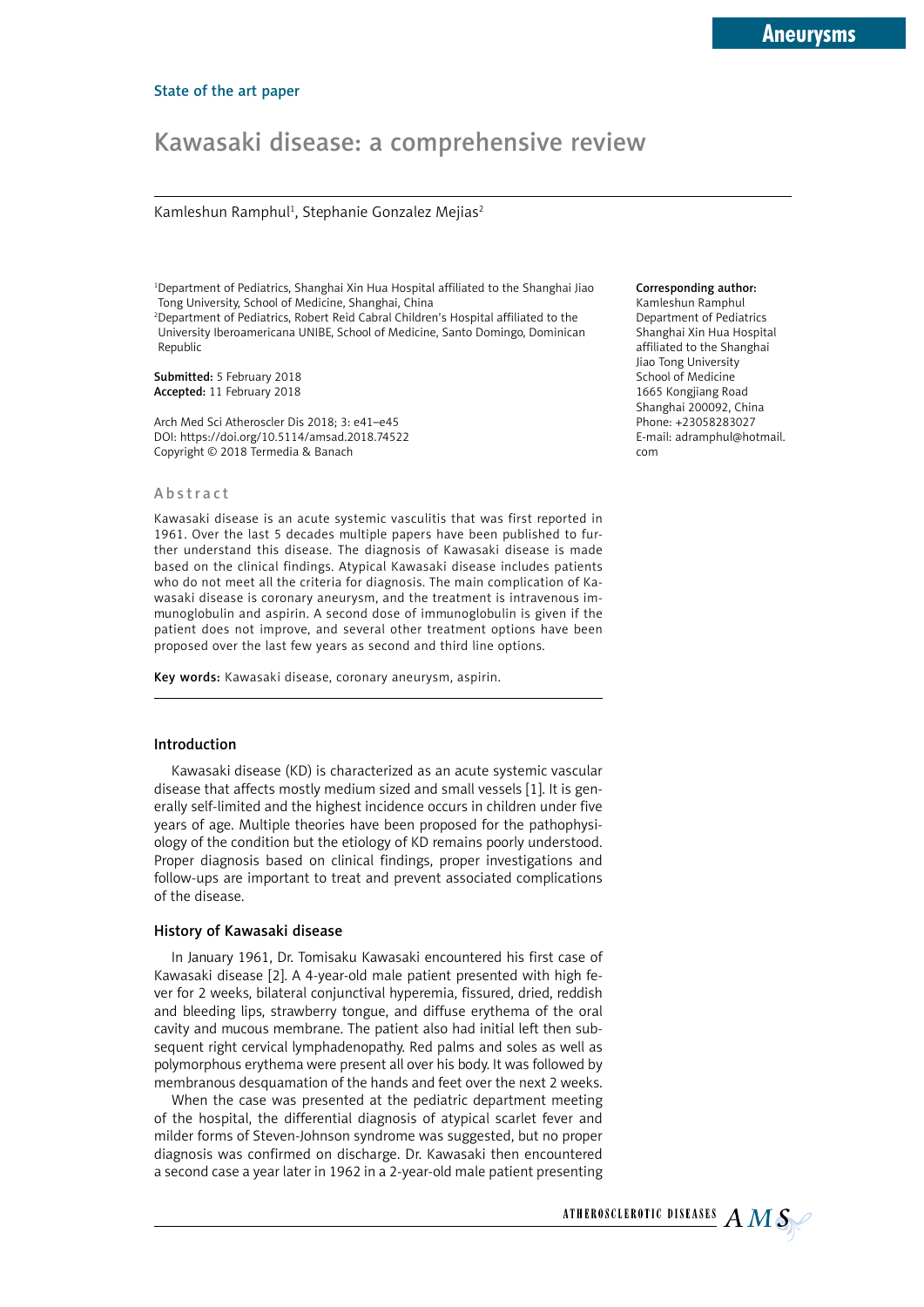with similar symptoms, and by October that year he had come across another 5 cases. He reported these 7 cases in a paper at the Chiba Prefecture Pediatric meeting; however there was no positive feedback at that time.

Over the next 5 years following the initial case, Dr. Kawasaki observed 50 cases with similar presentations, following which he published a paper entitled 'Acute febrile musculocutaneous lymph node syndrome: clinical observation of 50 cases' in the Japanese Journal of Allergy in 1967. His paper received proper recognition 35 years later from the western side of the world when Dr. Jane Burns from the University of California San Diego presented the paper in English in the Pediatric Infectious Diseases Journal. From 1970, Dr Kawasaki managed to obtain proper funding to study the disease and the initial diagnostic guidelines were established. The committee also came across cases resulting in death and the autopsy showed presence of coronary aneurysm. Coronary angiography was performed to confirm the presence of coronary aneurysm in some of the patients and the introduction of better 2D echocardiography in 1976 allowed better progress to be made in the field [3].

## Epidemiology

Kawasaki disease has a universal distribution and has been found in children of different ethnicities worldwide. The prevalence of KD is higher in Asian countries such as Japan, where the annual incidence rate rose from 239.6 per 100 000 children in 2010 [4] to 264 per 100,000 children recently [5]. It has been reported that the incidence of KD had peaks in January and June/ July and was lowest in October. The incidence of the disease was also at its peak in the US during winter as well as early spring [6]. There is also a higher risk among Korean and Taiwanese children, where 134 and 66, respectively, out of 100 000 children under 5 years of age have the disease [7, 8]. The prevalence is significantly lower in non-Asian countries; 8.39 per 100 000 children in England [9], and 9.34 per 100 000 children under 5 years in Australia [10].

# Etiology and pathophysiology

Multiple theories have been hypothesized for the etiology of KD. It is currently believed that there is a genetic predisposition to the development of KD and the interaction of an unknown infective cause can also predispose to KD [11].

Current evidence strongly suggests that genetic factors have a more important role in the occurrence of KD. Polymorphisms of the IgG receptor can increase the susceptibility of children to KD and increase the risk of developing coronary artery aneurysm. The higher prevalence of KD among Asian countries such as Japan, Korea and Taiwan compared to non-Asian countries also suggests a strong genetic susceptibility based on ethnicity. Japanese American children in Hawaii had a higher incidence rate of 210 per 100 000 compared to 13 per 100 000 in Caucasian American children living in the same area in Hawaii [12]. Various genome-wide association studies in KD have also been reported [13-17].

An infective cause was also suggested for the incidence of KD. The major epidemics of KD in Japan have shown origination in specific areas and peak incidence in specific months [18]. The acute onset of the disease mimics viral and bacterial infection patterns. In 2013 Jaggi *et al.* suggested that there could be a relationship between an infection with adenovirus and the onset of KD. Other studies have suggested that a virus could have been inhaled and later engulfed by tissue macrophages leading to activation of the innate immune response. Further activation of the adaptive immune responses can lead to antigen specific T lymphocytes and plasma cell activation. The presence of the infection in coronary tissue leads to secretion of multiple growth factors such as vascular endothelial growth factors, tumor necrosis factor- $\alpha$ (TNF- $\alpha$ ), and metalloproteinase 9, leading to destruction of the intima, and fragmentation of the internal and external elastic lamina of the coronary artery. This results in the development of a coronary artery aneurysm [19] Furthermore, it has also been suggested that KD antibodies can identify intra-cytoplasmic inclusion bodies in tissues. Other studies have also reported several inclusion bodies corresponding to aggregates of viral RNA and proteins that are yet to be identified [20].

# Diagnosis

The diagnosis of KD relies mostly on clinical signs and symptoms. The criteria in the US require the presence of fever for at least 5 days along with four of five other clinical features listed in Table I.

An algorithm was created by the American Heart Association (AHA) in 2004 to help identify patients at risk [21]. The statement suggests the use of supportive laboratory testing and echocardiography to help detect patients who are at risk and do not meet all the criteria for diagnosis. These were termed "incomplete" KD or "atypical" KD patients, but they are still at risk for developing KD. An Australian study suggested that this occurs in up to 9.6% of cases of KD [10]. Suggested laboratory testing included markers of inflammation, presence of anemia, leukocytosis, thrombocytosis, hypoalbuminemia, elevated liver enzymes and possible sterile pyuria. An echocardiogram can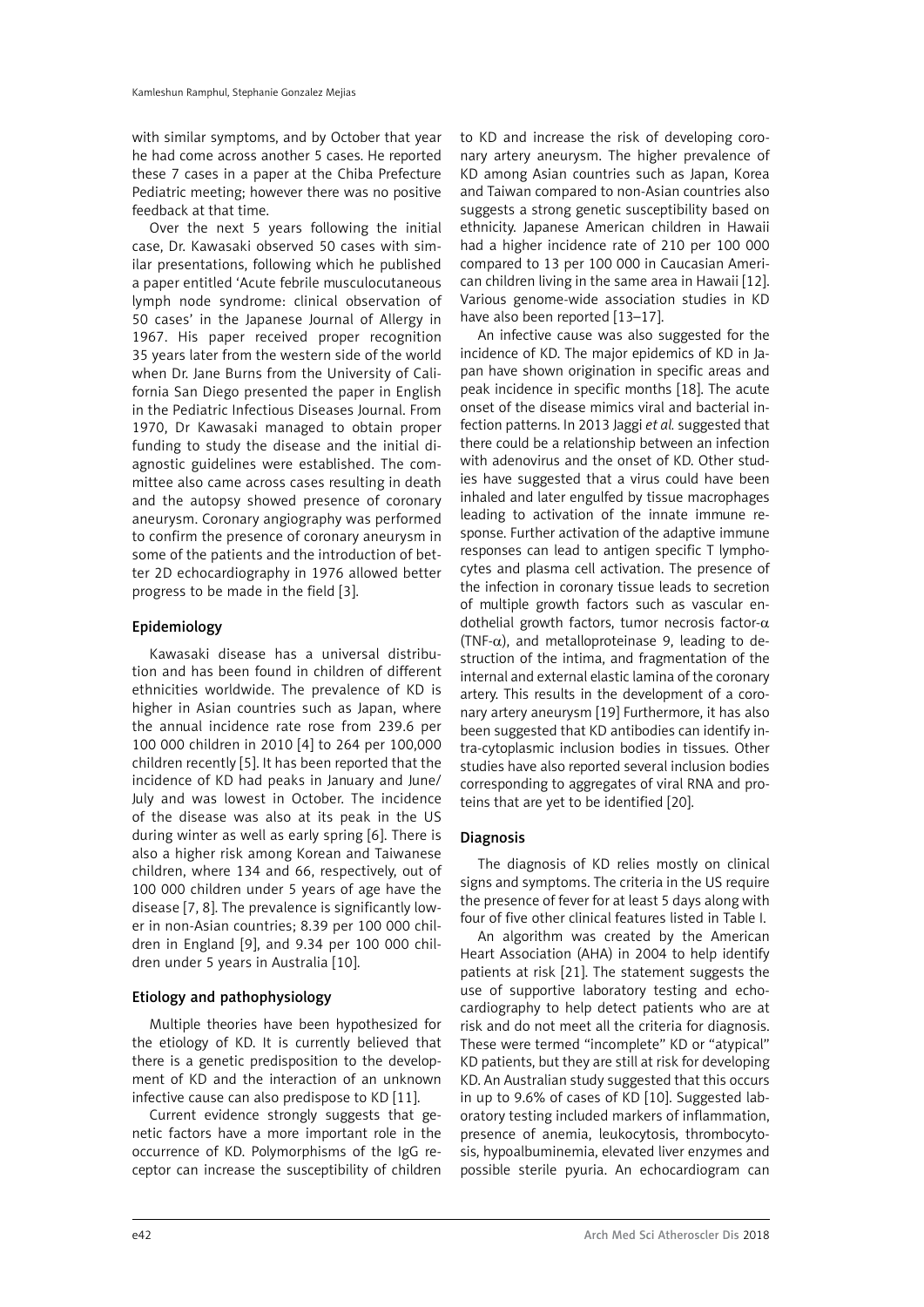Kawasaki disease: a comprehensive review

also help rule out the presence of any early coronary artery abnormalities or involvement.

The multiple differential diagnosis to rule out KD includes drug hypersensitivity, Stevens-Johnson syndrome, staphylococcal scalded skin syndrome, juvenile idiopathic arthritis, toxic shock syndrome, viral infection, and streptococcal scarlet fever [21].

# Treatment

Kawasaki disease is treated with intravenous immunoglobulin (IVIG) and high dose aspirin, although the use of aspirin in the management has been controversial in some studies [22–24]. A metaanalysis showed that the use of corticosteroids with IVIG as initial treatment has a better effect on reducing the risk of coronary artery abnormalities compared to the use of IVIG only [25]. It is highly recommended to start the treatment immediately if the patient meets the clinical criteria for KD.

The IVIG can prevent the development of coronary artery aneurysms. The use and dose of IVIG have been supported by multiple randomized controlled trials [26–28]. It has a dose-dependent effect; a single dose of 2 g/kg is administered within 10 days of illness or later if the patient has signs of inflammation, persistent fever or aneurysm on echocardiography. It can lower the risk of giant aneurysm to 1% and coronary artery aneurysms from 25% to less than 5% [21, 22]. The IVIG can influence the T cell activity and reduce the synthesis of antibodies and cytokines causing the symptoms of KD [21, 29–32].

Aspirin is believed to modify the inflammatory state present in KD and prevent the risk of thrombosis. Some studies have however questioned the impact of aspirin use in KD to prevent the development of coronary aneurysm [21, 22, 24, 33]. The AHA recommends administration of a high dose of aspirin of 80 to 100 mg/day divided into 4 doses until the patient is afebrile for 48 to 72 h. The dose is then reduced to 3 to 5 mg/ kg/day as a single dose for 6 to 8 weeks after the onset of the disease. It is also recommended to continue the use of aspirin if there are any persisting coronary abnormalities [21, 24]. Children on long courses of aspirin are recommended to receive the influenza vaccine to prevent the risk of Reye syndrome.

If the patient does not respond to the initial therapy, a second infusion of IVIG at 2 g/kg is administered. Kobayashi *et al.* conducted a retrospective study in 2013 and found that the use of corticosteroids along with IVIG for patients with refractory KD showed better improvement and also lowered the risk of coronary aneurysms [34]. The AHA has also suggested the use of TNF- $\alpha$  antagonists in patients who do not re-

| Table I. Diagnostic criteria for Kawasaki disease.  |
|-----------------------------------------------------|
| Four of these five plus a fever of more than 5 days |
| confirms the diagnosis of Kawasaki disease          |

| Conjunctiva              | <b>Bilateral</b><br>Painless<br>Nonexudative                                                                                                                  |  |
|--------------------------|---------------------------------------------------------------------------------------------------------------------------------------------------------------|--|
| Lymphadenopathy          | • Cervical, usually more than<br>$1.5 \text{ cm}$<br>More commonly unilateral                                                                                 |  |
| Skin rash                | • Commonly maculopapular                                                                                                                                      |  |
| <b>Extremity changes</b> | • Acute phase: erythema and<br>induration of hands<br>and/or feet<br>• Subacute phase: periungual<br>desquamation may follow                                  |  |
| Mucosal changes          | • Red, cracked lips<br>Glossitis with hyperplastic<br>fungiform papillae seen as<br>strawberry tongue<br>Diffuse erythema of the oral<br>mucosa or oropharynx |  |

spond to IVIG. The use of infliximab had faster resolution compared to IVIG retreatment in some studies, while other studies have shown that the use of infliximab helped decrease the duration of fever but did not provide an improvement in treatment over IVIG and aspirin when used alone [35]. Patients with refractory KD and mild to moderate aneurysm can be treated with aspirin alone or along with antiplatelet agents. Larger aneurysms can be treated with heparin and warfarin as required [21].

Other possible treatment options that have been proposed include the use of cyclosporine A and methotrexate. Cyclosporine A is a calcineurin inhibitor that targets the Ca2+/NFAT signaling pathway. It leads to a decrease in inflammatory response [13, 36]. It has been used as a third line of treatment in some cases of KD in Japan [37, 38]. Methotrexate can lead to the accumulation of polyglutamate metabolites in the cells [39]. Since the mechanism of action and its role in KD are not fully understood, the AHA does not have any recommendations for its use in KD [40].

## Prognostic factors

Some prognostic factors for the development of coronary aneurysm in KD patients identified in some studies that involved Japanese children are male sex, C-reactive protein (CRP) > 200 mg/dl, age less than 12 months old or more than 8 years old, albumin < 35 g/l, platelet count <  $35 \times 10^4$ / mm3 , delay of initiation of IVIG, lower dose of IVIG and recurrent KD [41, 42]. One study suggested a score system to identify patients at risk of IVIG resistance as shown in Table II. A combined score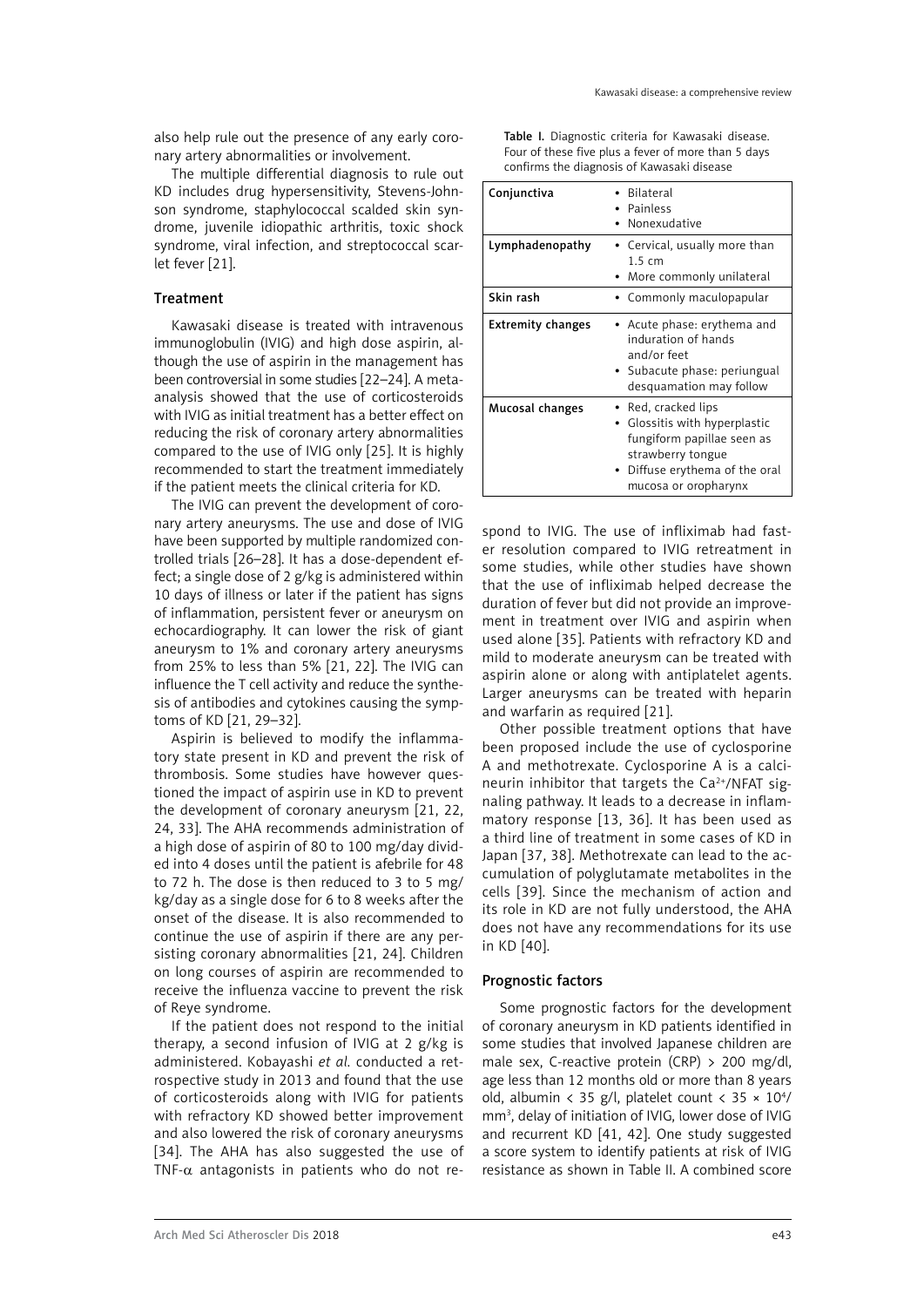Table II. Predicting the risk of intravenous immunoglobulin (IVIG) resistance in Kawasaki disease

| Parameter                                    | Cut-off value                                      | Point |
|----------------------------------------------|----------------------------------------------------|-------|
| Sodium                                       | $\leq$ 133 mmol/l                                  | 2     |
| Aspartate aminotransferase                   | $\geq$ 100 IU/l                                    | 2     |
| C-reactive protein                           | $\geq 10$ mg/dl                                    |       |
| Neutrophils                                  | $\geq 80\%$                                        | C     |
| Platelet count                               | $<$ 30.0 $\times$ 10 <sup>4</sup> /mm <sup>3</sup> |       |
| Duration of illness before initial treatment | $\leq$ 4 days                                      | C     |
| Age                                          | $<$ 12 months old                                  |       |

of 0 to 3 predicted a low risk while a score of more than 4 suggested a higher risk of having resistance to IVIG therapy [43, 44].

### Long-term follow-up

The AHA recommends a baseline echocardiography examination during the acute phase of the illness. Repeated echocardiography is also recommended at week 2 and weeks 6–8 after the illness [21]. If there is evidence of higher risk factors or poor recovery, more frequent imaging is recommended.

The AHA also advised that patients who are at low risk and with no detectable coronary abnormalities should be followed for at least 10 to 20 years after being diagnosed with KD, even in the absence of any abnormalities. For moderate-risk patients if there is regression of the aneurysm at weeks 6 to 8, they can be treated as lowrisk patients. Regular cardiac assessments every 3 to 5 years are recommended. High-risk patients have a higher likelihood of having progression to coronary artery stenosis. The long-term use of anti-platelet therapy and warfarin or heparin is strongly recommended. β-Blockers can be added to decrease the myocardial oxygen demand. A thorough cardiac examination, electrocardiogram and echocardiogram should be performed at least twice a year. It is also advised to do a yearly stress test and perfusion study. Patients should be advised to limit physical activities based on their conditions and their risks of bleeding. More invasive tests such as angiography can be performed as needed per case [45].

#### Conclusions

While Kawasaki disease remains a poorly understood condition, it can be managed with proper treatment and follow-up. A rapid diagnosis and treatment can immensely help improve the prognosis and lower the associated complications of KD. Recent advances in the treatment and detection of KD such as the discovery of NT-proBNP

as a biomarker for early detection of the disease show a promising future to combat KD. More expert consensus along with multiple published clinical experiences will continue to help in guiding the proper management of KD.

## Conflict of interest

The authors declare no conflict of interest.

#### References

- 1. Ozen S, Ruperto N, Dillon MJ, et al. EULAR/PReS endorsed consensus criteria for the classification of childhood vasculitides. Ann Rheum Dis 2006; 65: 936-41.
- 2. Kawasaki T. Acute febrile mucocutaneous syndrome with lymphoid involvement with specific desquamation of the fingers and toes in children. Arerugi [Allergy] 1967; 16: 178-222.
- 3. Kawasaki T, Naoe S. History of Kawasaki disease. Clin Exp Nephrol 2014; 18: 301-4.
- 4. Nakamura Y, Yashiro M, Uehara R, et al. Epidemiologic features of Kawasaki disease in Japan: results of the 2009-2010 nationwide survey. J Epidemiol 2012; 22: 216-21.
- 5. Harnden A, Tulloh R, Burgner D. Kawasaki disease. BMJ 2014; 349: g5336.
- 6. Burns JC, Cayan DR, Tong G, et al. Seasonality and temporal clustering of Kawasaki syndrome. Epidemiology 2005; 16: 220-5.
- 7. Kim GB, Han JW, Park YW, et al. Epidemiologic features of Kawasaki disease in South Korea: data from nationwide survey, 2009-2011. Pediatr Infect Dis J 2014; 33: 24-7.
- 8. Lue HC, Chen LR, Lin MT, et al. Epidemiological features of Kawasaki disease in Taiwan, 1976-2007: results of five nationwide questionnaire hospital surveys. Pediatr Neonatol 2014; 55: 92-6.
- 9. Harnden A, Mayon-White R, Perera R, Yeates D, Goldacre M, Burgner D. Kawasaki disease in England: ethnicity, deprivation, and respiratory pathogens. Pediatr Infect Dis J 2009; 28: 21-4.
- 10. Saundankar J, Yim D, Itotoh B, et al. The epidemiology and clinical features of Kawasaki disease in Australia. Pediatrics 2014; 133: e1009-14.
- 11. Burns JC, Capparelli EV, Brown JA, Newburger JW, Glode MP. Intravenous gamma-globulin treatment and retreatment in Kawasaki disease. US/Canadian Kawasaki Syndrome Study Group. Pediatr Infect Dis J 1998; 17: 1144-8.